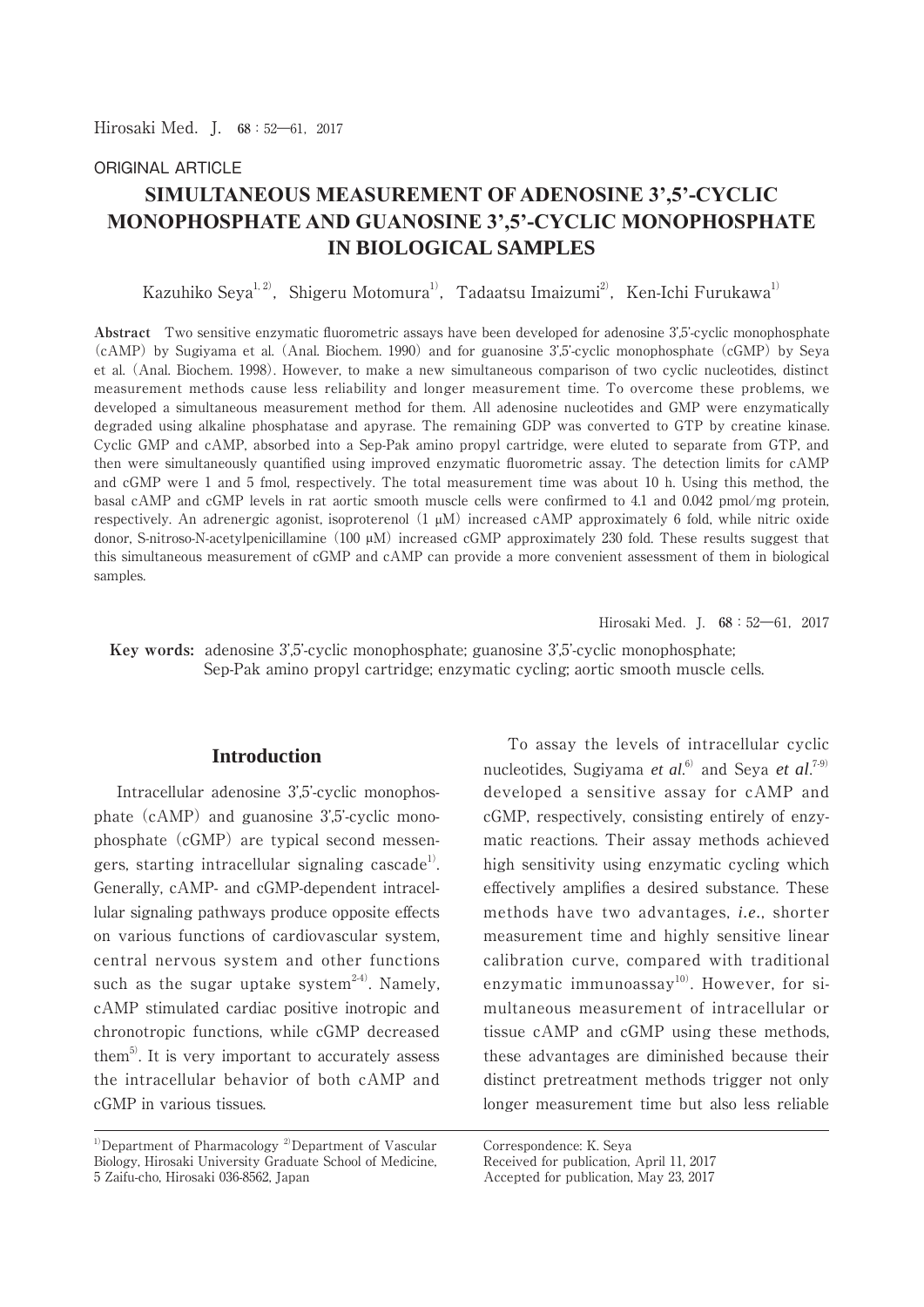comparison between each cyclic nucleotide level. To solve this problem, it is necessary to develop a common convenient method for isolation of cAMP and cGMP.

 In the present study, we combined the enzymatic reaction and the filtration method using a weak anion exchanged cartridge resin to develop a convenient method to isolate cAMP and cGMP, simultaneously. Using this method, we could accurately measure the basal cAMP and cGMP levels in the rat aortic smooth muscle cells and easily assess slight changes of the intracellular cAMP and cGMP levels induced by various stimulations.

## **Materials and Methods**

#### *Biochemicals*

 The enzymes and substrates used in this study, phosphodiesterase 3', 5'-cyclic nucleotide specific guanylate kinase, lactate dehydrogenase, nicotinamide adenine dinucleotide (reduced form), phospho(*enol*)pyruvate, pyruvate kinase, succinic thiokinase, adenine, and guanine nucleotides, were obtained from Sigma-Aldrich Co. (St. Louis, MS, USA), and the remaining biochemicals were obtained from Wako Chemical Co. (Osaka). Sep-Pak cartridges were purchased from Waters Co. (Milford, MA, USA). Measurement of cAMP and cGMP was performed in triplicate.

 For culture experiments, Dulbecco's modified Eagle's medium (DMEM) was obtained from Nissui Pharmaceutical Co., Ltd. (Tokyo). L-Glutamine was purchased from Nacalai Tesque, Inc. (Kyoto). Fetal bovine serum (FBS) and Penicillin & Streptomycin were obtained from Nichirei Co. (Tokyo) and Life Technologies Inc. (Burlington, ON, Canada), respectively. All chemicals used were of the highest purity commercially available. All solutions were made fresh at sufficiently high concentrations so that only very small aliquots had to be added to the culture medium.

Male Wistar rats at 10 weeks of age were

purchased from CLEA Japan, Inc. (Tokyo). This study was performed in accordance with Guidelines for Animal Experimentation, Hirosaki University and was approved by the Animal Care and Use Committee. The animals were maintained for 1 week at a temperature of 22  $\pm$  $2^{\circ}$  and relative humidity of 57% on a 12-h light / 12-h dark (lights on  $08:00 - 20:00$ ) schedule and had free access to water and food.

#### *Simultaneously measurement of cAMP and cGMP*

 This method consists of two procedures: 1) the first procedure for isolation of both cyclic nucleotides from other nucleosides and nucleotides, and 2) measurement of cAMP and cGMP (Figure 1).

#### 1. Isolation of cAMP and cGMP

#### *Step 1: Degradation of AMP, ADP, ATP and GTP.*

Ten  $\mu$ L of neutralized tissue or cell extract or 10 µL of known amounts of cAMP and cGMP as an authentic standard containing 20 mM Tris-HCl buffer adjusted to pH 8.0 was added into a polypropylene tube. Ten µL of reaction mixture containing 20 mM Tris-HCl buffer adjusted to pH 8.0, 2 mM  $MgCl<sub>2</sub>$ , 4.0 units/mL apyrase, 20 units/mL adenosine deaminase, and 40 units/ mL alkaline phosphatase was added to each tube. The mixture was incubated at 30°C for 1 h. After incubation, enzymes were degenerated by heating at 90 °C for 10 min.

#### *Step 2: Phosphorylation of GDP to GTP*

Ten µL of reaction mixture containing 20 mM Tris–HCl buffer adjusted to pH 8.0, 2 mM MgCl<sub>2</sub>, 1 mM creatine phosphate, and 80 units/ mL creatine kinase was added to each tube. The mixture was incubated at 30°C for 1 h. After incubation, enzymes were degenerated by heating at 90 ºC for 5 min.

#### *Step 3: Isolation of cAMP and cGMP.*

Purified water  $(470 \mu L)$  was added to the reaction mixture, and the mixture (final volume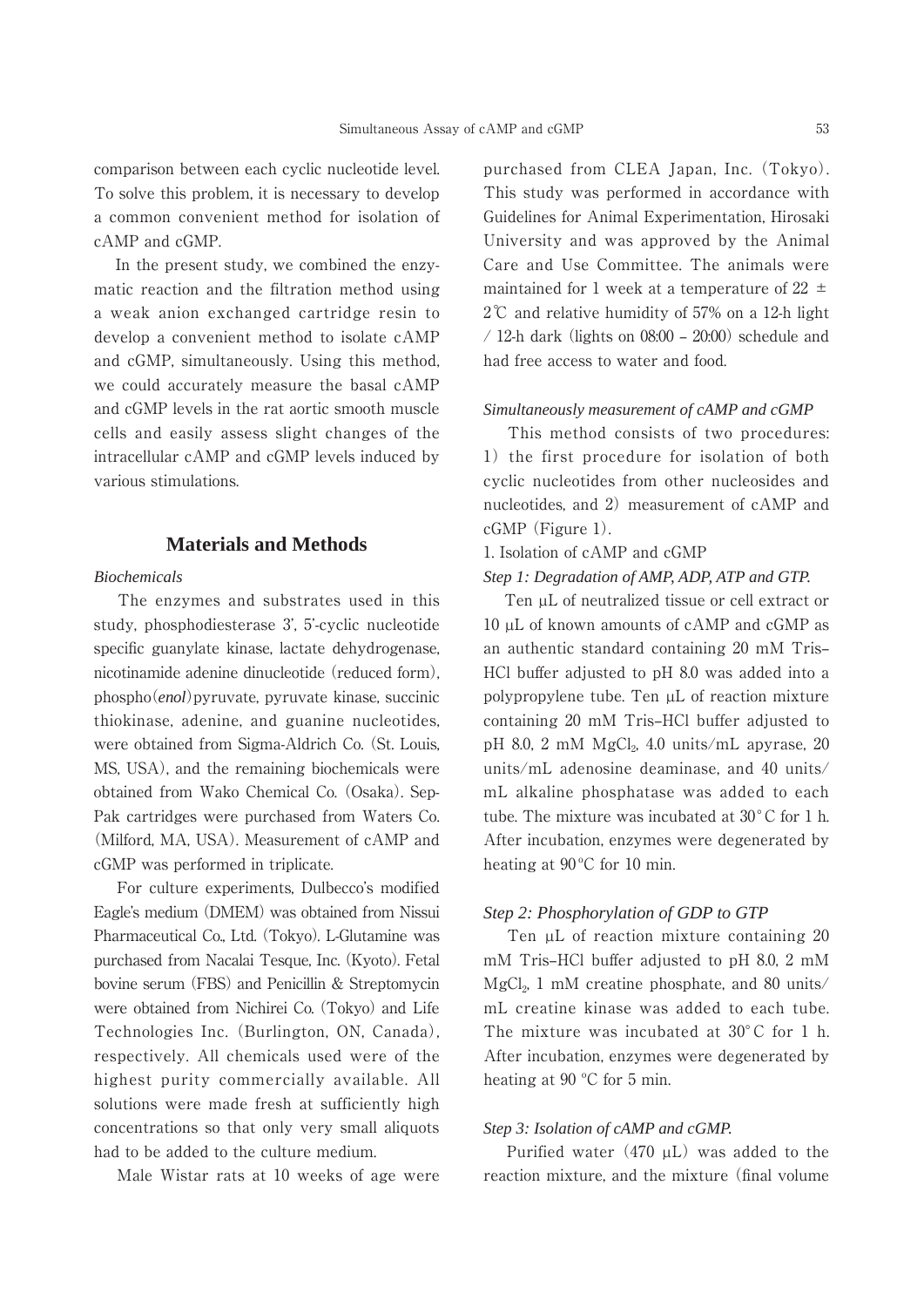

**Figure 1** Schemes about the method to isolate cAMP and cGMP (Steps 1-3) and the principle of the fluorometric assay for cAMP and cGMP (Steps 4-5).

was 500 µL) was absorbed into a Sep-Pak amino propyl cartridge containing weak anion exchanged resin (500 mg). After the cartridge was washed with 500  $\mu$ L of purified water, cAMP and cGMP absorbed in this cartridge were eluted with 3 mL of purified water. The eluent including cAMP and cGMP was concentrated under reduced pressure at  $60^{\circ}$ C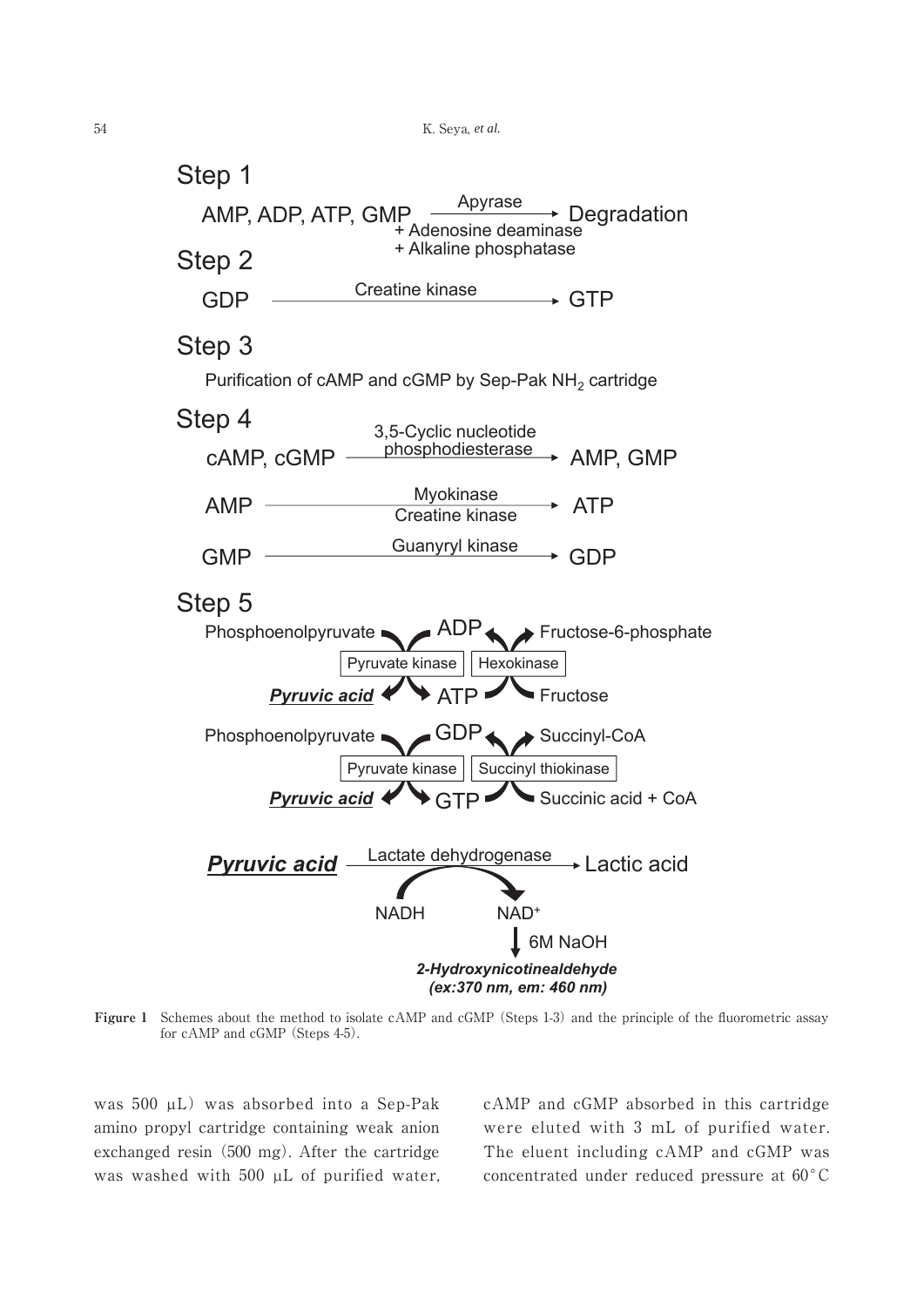for 2 h. A set of triplicate samples was similarly assayed and used for an internal tissue blank control. The cAMP or cGMP concentrated in each sample was diluted with 20 mM Tris-HCl adjusted to pH 8.0  $(40 \mu L)$ .

## 2. Measurement of isolated cAMP and cGMP *Step 4: Ring cleavage reaction followed by phosphorylation of cAMP and cGMP*

Two and 8  $\mu$ L of reaction mixture for measuring cAMP and cGMP, respectively, were added into distinct 75-mm fluorometer tubes. We also prepared known amounts of cAMP and cGMP containing 20 mM Tris-HCl buffer adjusted to pH 7.5 as a standard. We further added 5 µL of a reaction mixture containing 20 mM Tris–HCl (pH 7.5), 2 mM  $MgCl<sub>2</sub>$ , 100  $\mu$ M CaCl<sub>2</sub>, 300 unit/mL calmodulin, and 0.1 unit/mL 3', 5'-cyclic nucleotide specific phosphodiesterase to each tube. A blank was generated by adding buffer  $(5 \mu L)$  containing 20 mM Tris–HCl  $(pH)$ 7.5), 2 mM  $MgCl_2$ , 100 µM CaCl<sub>2</sub>, and 300 unit/ mL calmodulin to the parallel set of samples. After 1 h of incubation at  $30^{\circ}$ C, the reaction mixture was provided for the next step.

 To synthesize cAMP-derived ATP, a reaction mixture  $(5 \mu L)$  containing 20 mM Tris-HCl  $(pH 7.5)$ , 5 mM  $MgCl<sub>2</sub>$ , 100 mM KCl, 2 nM ATP, 100 µM creatine phosphate, 500 µM dithiothreitol, 120 units/mL myokinase and 40 units/mL creatine kinase was added to the assay tubes from Step 4. The reaction mixture was incubated for 1 h at  $30^{\circ}$ C. After incubation, enzymes were degenerated by heating at 90 ºC for 5 min.

 On the other hand, to synthesize cGMPderived GDP, same reaction mixture  $(5 \mu L)$ containing 20 mM Tris–HCl (pH  $7.5$ ), 5 mM MgCl<sub>2</sub>, 100 mM KCl, 50  $\mu$ M ATP and 1 unit/ mL guanylate kinase was added to the assay tubes from Step 2. The reaction mixture was incubated for 1 h at 30 °C. After incubation, enzymes were degenerated by heating at  $90^{\circ}$ C for 5 min.

## *Step 5: Enzymatic cycling reaction followed by fluorescence measurement of amplified pyruvic acid*

 ATP and GDP preparation followed by enzymatic cycling reaction from cAMP-derived AMP and cGMP-derived GMP, respectively, were performed as described previously<sup>6, 7)</sup>.

 Amplified pyruvic acid level produced by each enzymatic cycling reaction of cAMPderived ATP and cGMP-derived GDP was measured by fluorometric assay. Namely, we added 100 mM Tris-HCl (pH 8.0), 5 mM NADH, and 4 units/mL lactate dehydrogenase to each assay tube containing  $10 \mu L$  of reaction mixture. After 10 min reaction at room temperature, 10 ȝL of 2M HCl was added to the reaction mixture, destroying excess NADH after 10 min at room temperature. Finally, 1 mL of 6M sodium hydroxide was added to the reaction mixture, which was warmed at  $60^{\circ}$ C for 10 min. After cooling the reaction mixture to room temperature, the fluorescent intensity of the reaction mixture was measured at 370 nm as the excited wavelength and 460 nm as the emitted fluorescence wavelength $11$ <sup>11)</sup>.

#### *Cell Culture*

 After anesthetizing rats (10 weeks of age), thorax was opened and the descending thoracic aorta was carefully removed, cleaned of adhering fat and connective tissue. The endothelium of aorta was denuded gently by rubbing the intima surface of aorta with glass rod. Aortic smooth muscle cells were obtained by collagenase digestion of endotheliumdenuded aorta, and were cultured as described by Kanemaru et al.<sup>12)</sup>. The culture medium used was DMEM containing L-glutamine (584 mg/L), 10% FBS, 10 U/L penicillin, and 10 µg/L streptomycin. Cells from passages 3 to 5 were used for all experiments. The cells were cultured at  $37^{\circ}$ C under 5% CO<sub>2</sub>, and the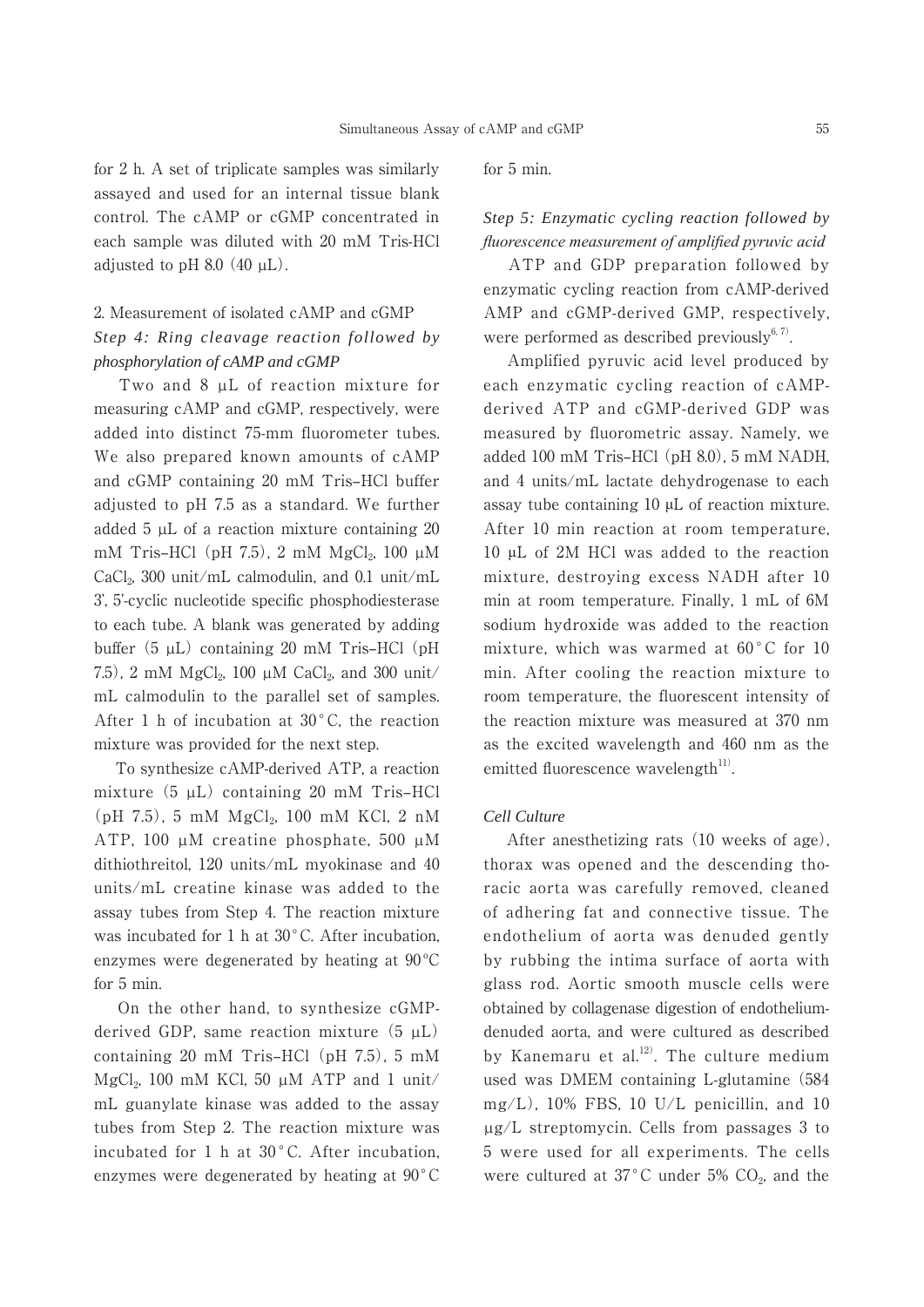medium was replaced with fresh medium every 3 days.

#### *Measurement of cAMP and cGMP in cells*

 When the cultured rat smooth muscle cells reached 90% confluence in 35 mm dish, the medium was exchanged by tyrode solution including 200 µM 3-isobutyl-1-methylxanthine (IBMX), a nonselective phosphodiesterase inhibitor, and then incubated for 15 min. After 5 min of administration of various reagents at 37°C, the medium was exchanged to cold 10% trichloroacetic acid solution (500 µL) and let to stand at room temperature for 30 min. The supernatant was washed with water-saturated ether four times (5 mL). After concentrating washed solution, residue was collected for cAMP and cGMP determination using our improved enzymatic assay described as above. Protein content was determined by the Bradford method $13$ ).

#### *Statistical Methods*

 Multiple group comparisons were performed by one-way ANOVA, followed by Schéffe procedure for comparing means. Values are presented as means  $\pm$  SD,  $P \leq 0.05$  was considered to be statistically significant.

## **Results**

## *Simultaneous Isolation of cAMP and cGMP from Biological Samples*

 Figure 1 depicts the steps for the isolation of cAMP and cGMP. In step 1, apyrase and alkaline phosphatase dephosphorylate and degenerate AMP, ADP, ATP and GMP but not GDP and GTP. In this reaction, adenosine produced was further degraded by adenosine deaminase. In steps 2, the remaining GDP was converted into GTP using creatine kinase and excess creatine phosphate, and then in step 3, cAMP and cGMP were simultaneously separated from GTP using Sep-Pak amino propyl cartridge column.

 Figure 2 depicts the elution profile of cAMP (200 fmol), cGMP (200 fmol) and GTP (10 nmol) from a Sep-Pak cartridge in step 3, which was composed of weak anion exchanged resin. We used purified water as an eluent. Previous elution with 500 µL could remove degraded compounds. GTP bound to the column was not eluted with the next 3 mL of water, but cAMP and cGMP were easily eluted.

 During these isolation steps, at least 10 nmol of AMP, ADP, GMP, GDP, and GTP, and 100 nmol of ATP were completely removable. However, larger volume of GTP (50 nmol) was leaked a little from cartridge in step 3 as  $6.0 \pm$ 2.8 pmol  $(n = 4)$  causing very high background.

#### *Calibration Curve*

 Figure 1 depicts the measurement of isolated cAMP and cGMP. Isolated cAMP was converted to ATP through the ester cleavage reaction by phosphodiesterase and then the phosphorylation reaction in the presence of myokinase and creatine kinase. To amplify the production of pyruvic acid, we applied hexokinase and pyruvate kinase to the enzymatic cycling<sup>7)</sup>. On the other hand, isolated cGMP was converted to GDP by phosphodiesterase followed by guanylate kinase. To amplify the production of pyruvic acid, we applied succinic thiokinase and pyruvate kinase to the enzymatic cycling $10$ . The addition of 10  $\mu$ L of 1M EDTA ended the enzymatic cycling.

 Pyruvic acid amplified by enzymatic cycling of each cGMP-derived GDP and cAMP-derived ATP was reduced to lactic acid by lactate dehydrogenase along with the oxidation of NADH to produce NAD<sup>+</sup>. Excess NADH was degraded by 10 mL of 2M HCl. Finally,  $NAD^+$ was converted to 2-hydroxynicotinealdehyde by 6M sodium hydroxide at 60°C for 10 min. The produced 2-Hydroxynicotinealdehyde was excited at 370 nm and emitted fluorescence at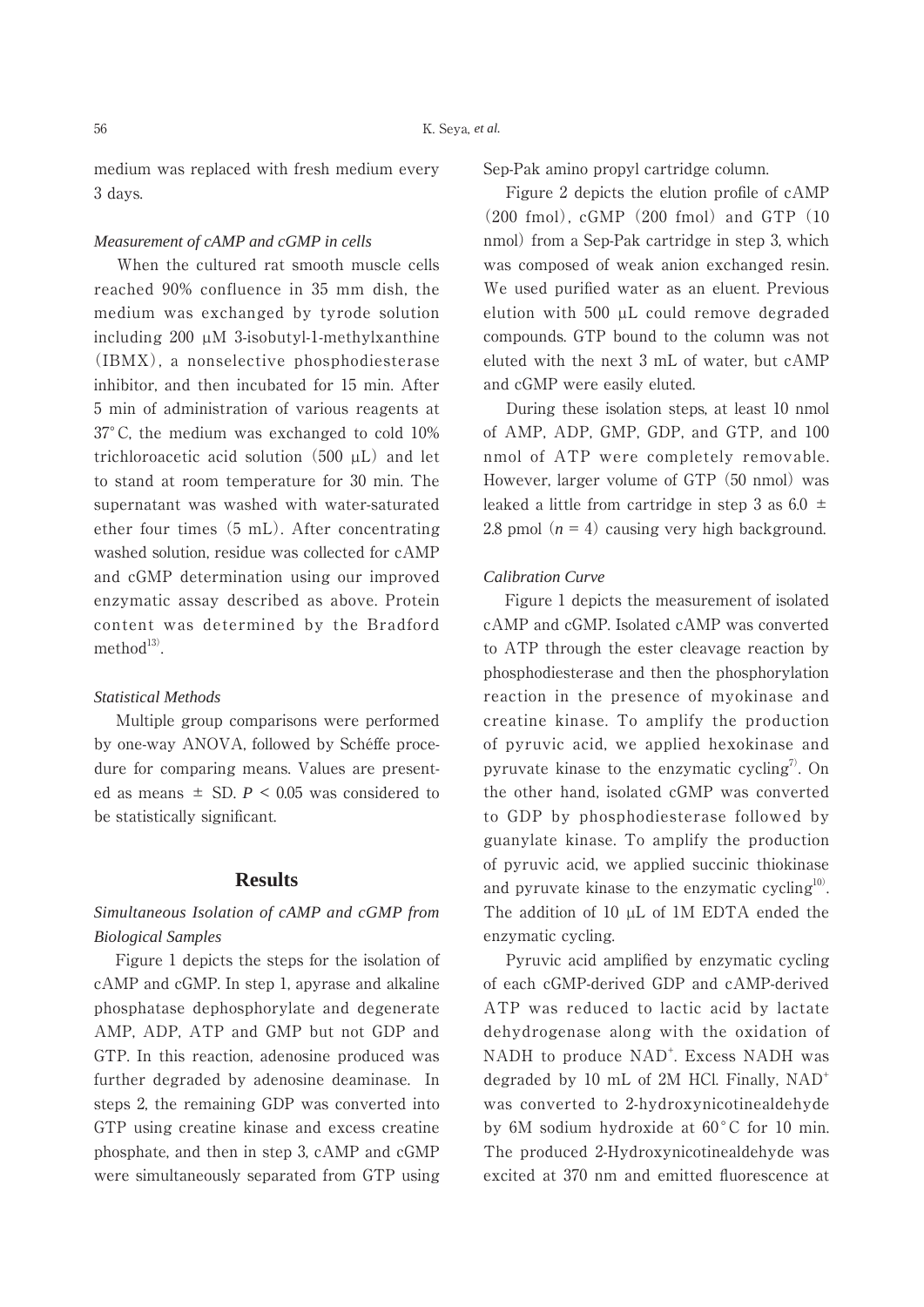

**Figure 2** Typical elution profiles of cAMP, cGMP and GTP on the SEP-PAK amino propyl cartridge. An aliquot of each fraction was subjected to a fluorescent assay. The fluorescent intensity of 2-hydroxynicotinealdehyde was measured with the level corresponded to the amount of amplified cAMP, cGMP or GTP. Two hundred femtomoles of cAMP ( $\bullet$ ) and cGMP ( $\circ$ ) were sufficiently separated from 10 nmol GTP ( $\triangle$ ) by 3 mL elution of purified water through the cartridge.



**Figure 3** Calibration curves of cAMP  $\bullet$  and cGMP  $\circ$ . The enzymatic cycling reaction lasted for 2 hours. The fluorescent intensity of 2-hydroxynicotinealdehyde corresponding to the amount of amplified cAMP and cGMP was measured. Each value is the mean  $\pm$  SD of seven experiments.

460 nm in strong alkali $111$ .

 Calibration curves for cAMP and cGMP were estimated over the reaction time range of 2 h for the enzymatic cycling (Figure 3). Sufficient linearity treated by linear regression analysis was observed in the range up to 100 fmol of each cAMP and cGMP by 2 h of the enzymatic cycling. When 20 nmol NADH was used for this assay, the calibration curve of both cAMP and cGMP sufficiently became linear up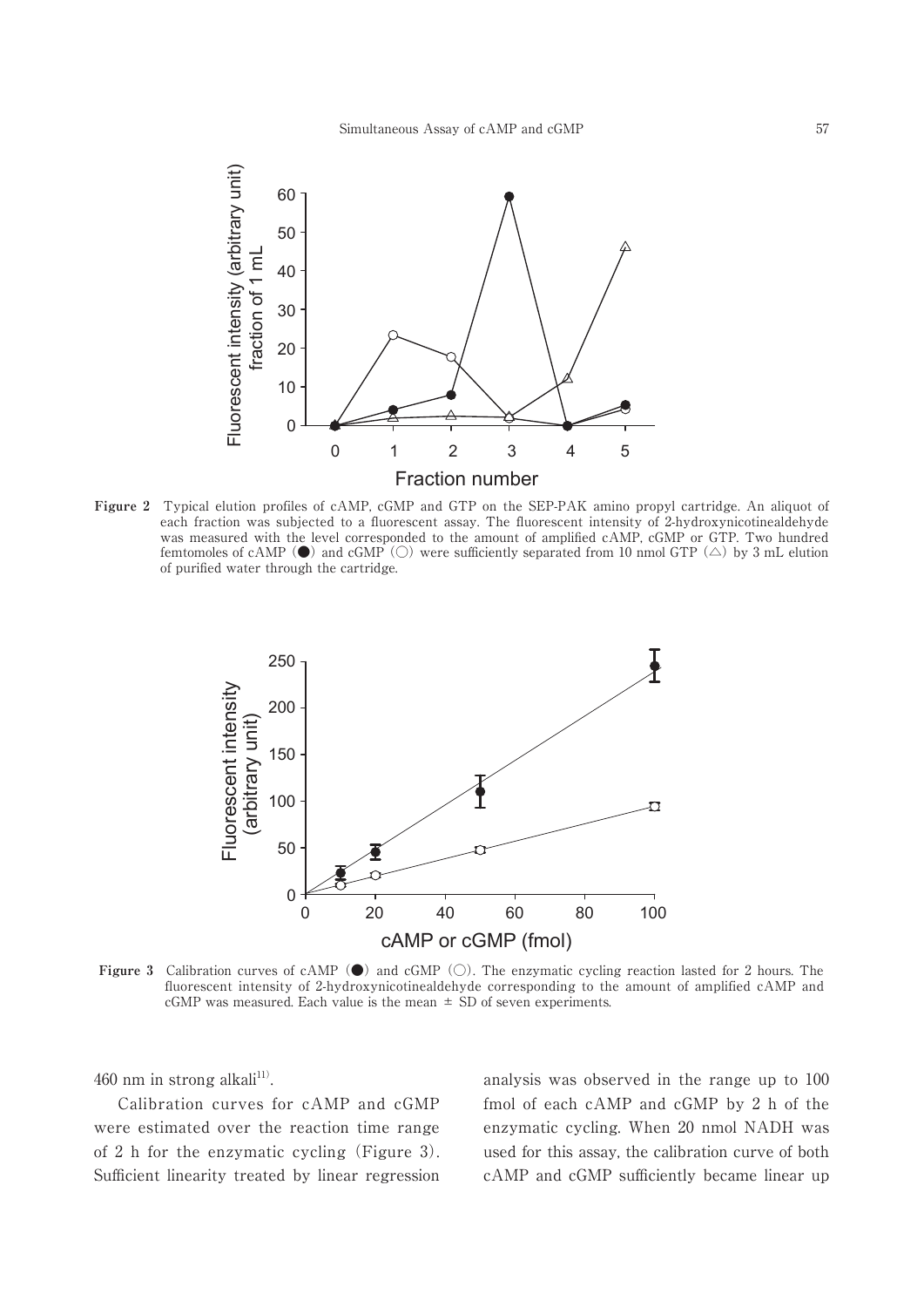

**Figure 4** Changes in the intracellular cAMP and cGMP levels in the aortic smooth muscle cells in the presence of various drugs. Control, basal level; IBMX, in the presence of 3-isobutyl-1-methylxanthine (IBMX, 200  $\mu$ M); SNAP + IBMX, in the presence of S-nitroso-N-acetylpenicillamine (SNAP, 100  $\mu$ M) and IBMX (200  $\mu$ M); ISP+IBMX, in the presence of isoproterenol (ISP,  $1 \mu M$ ) and IBMX (200  $\mu$ M). Each value is the mean  $\pm$ SD of five experiments.  $p < 0.01$  vs ISP + IBMX.  $p < 0.001$  vs SNAP+ IBMX.

to 4 pmol. When the enzymatic cycling started from Step 4 was performed over 2 h, the cycle number of the enzymatic cycling of cAMPderived ATP and cGMP-derived GDP reached to approximately 4000 and 2000, respectively. The detection limit for cAMP was 1 fmol and for cGMP was 5 fmol (signal-to-noise ratio is up to 3), respectively. The recovery ratios of cAMP and cGMP compared with non-treated authentic ones were  $92.5 \pm 8.0$  and  $89.6 \pm 5.1\%$  ( $n = 7$ ). respectively.

## *cAMP and cGMP Levels in Smooth Muscle Cells Extracted from Rat Thoracic Aorta*

 As shown in Figure 4, the basal cAMP and cGMP level in cultured rat aortic smooth muscle cells were  $4.1 \pm 2.8$  pmol/mg protein and  $42.4$ ± 12.1 fmol/mg protein (*n*=5), respectively. Isoproterenol, a  $\beta$ -adrenergic receptor agonist, in the presence of 3-isobutyl-1-methylxanthine (IBMX) further increased cAMP level to 23.4  $\pm$ 

7.4 pmol/mg protein  $(n = 5, p < 0.01$  vs IBMX alone) but not cGMP  $(268.2 \pm 175.6 \text{ fmol}/$ mg protein). On the other hand, S-nitroso-Nacetylpenicillamine, a nitric oxide donor, in the presence of IBMX significantly increased cGMP level to 9.8  $\pm$  3.0 pmol/mg protein ( $n = 5$ ,  $p \le$ 0.001 vs IBMX alone) but not cAMP level (6.5  $\pm$  1.8 pmol/mg protein). IBMX alone did not affect the kinetics of cAMP and cGMP.

## **Discussion**

 We developed a simultaneous measurement method for cAMP and cGMP incorporating the filtration through weak anion-exchange resin. The detection limit of this assay was 1 fmol for cAMP and 5 fmol for cGMP. Excellent linearity for cAMP and cGMP, respectively, was obtained in a range up to 100 fmol, when the enzymatic cycling was performed over 2 h. The time required for measuring cAMP and cGMP using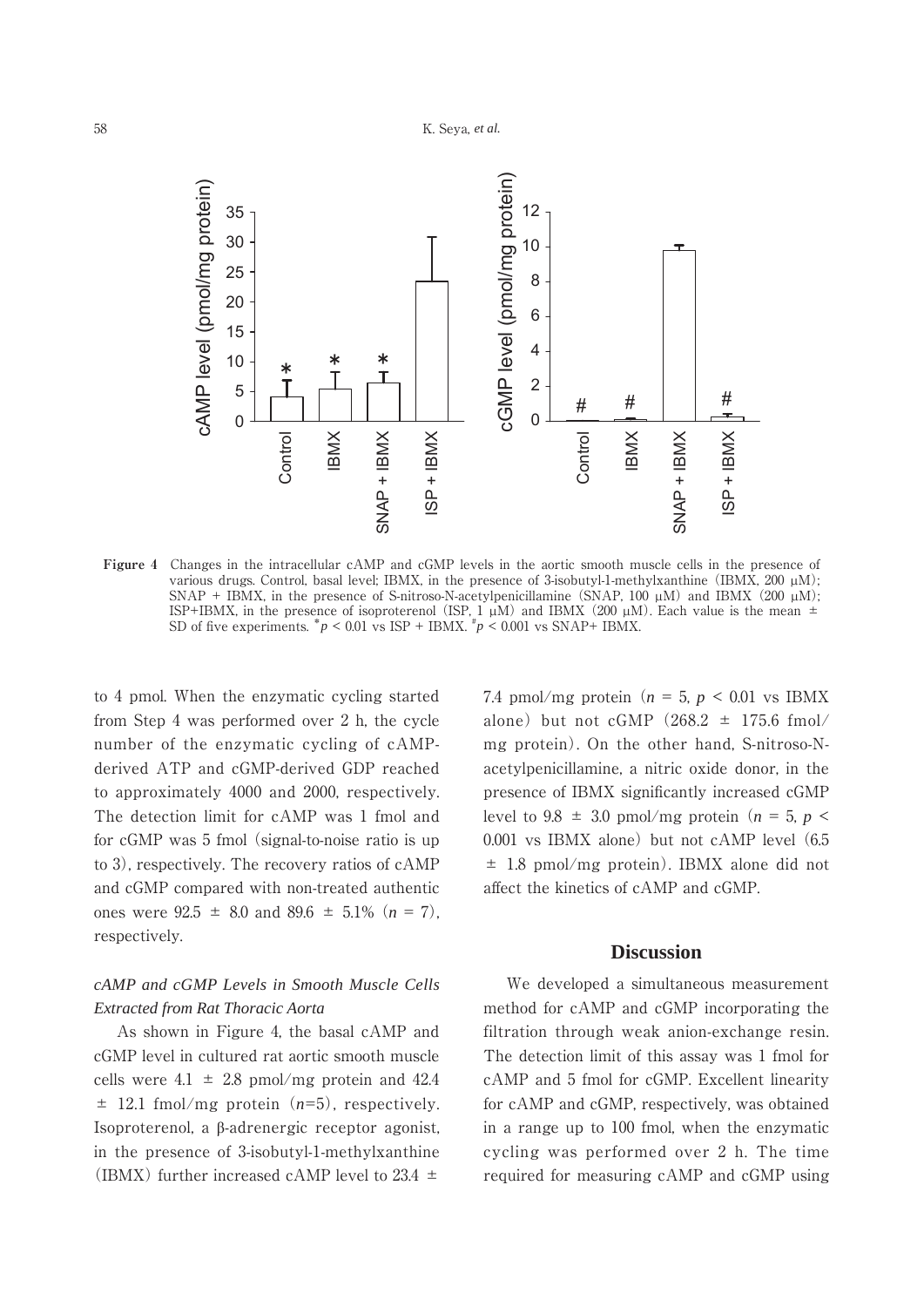this novel assay method is approximately 10 h, including 2 h of enzymatic cycling after removal of protein from biological samples. The most sensitive and popular radioimmunoassay for cAMP and cGMP takes 2 days due to its long acetylation reaction $14$ <sup>14</sup>. These facts suggest that this novel sensitive method is more convenient than other methods and can measure cAMP and cGMP within a day.

 We applied the Sep-Pak cartridge to remove GTP and other degraded compounds except cAMP and cGMP in this assay. This cartridge cannot completely absorb a large amount of GTP (50 nmol) due to a little leakage of GTP and high background of fluorescence intensity. However, this amount does not affect the measurement of cAMP and cGMP, because the wet weight of any biological tissues we used is mainly less than 10 mg which contains less than 10 nmol of GTP. Furthermore, biological tissues (heart, muscle, liver, etc) include GTP less than 8 nmol/mg protein<sup>15)</sup>. From these reasons, purified water is the best eluent as shown in Figure 2. If the Sep-Pak cartridge we used can trap both GTP and ATP, we could develop a more convenient method, namely, one step enzymatic transformation of adenosine and guanosine nucleotides except cAMP and cGMP to GTP and ATP. Unfortunately, this cartridge only traps up to 1 nmol of ATP due to high background of fluorescence intensity. The development of materials which can absorb more than 1 nmol of ATP will contribute to the improvement of this method.

 The cycling enzymes, hexokinase/pyruvate kinase for ADP and/or ATP and succinic thiokinase/pyruvate kinase for GTP and/or GDP, are well known reagents for amplifying<sup>6, 7)</sup>. Their amplification activity of ATP/ADP cycling is almost two times larger than that of GTP/ GDP cycling (Figure 3). Succinic thiokinase also recognizes IDP (inosine diphosphate) and/ or ITP (inosine triphosphate) as substrates for enzymatic cycling due to the high background. However, the effect of IDP and ITP in our method can be ignored because they are easily degenerated by apyrase during isolation step.

 The detection limit for cAMP is 1 fmol in this improved method, which is same as in the method developed by Sugiyama et al.<sup>6)</sup>. On the other hand, the detection limit for cGMP is 5 fmol, maintaining previous method developed by Seya et al.<sup>7</sup>, but it is obviously lower than that in the enzyme immunoassay and radioimmunoassay $^{13)}$ . However, the excellent linear calibration curve for cAMP and cGMP in our improved assay can more easily and accurately read cAMP and cGMP levels in biological samples. One limitation of the present study is the insufficient and dispersed recovery rate of both cAMP and cGMP in our developed simultaneous measurement method. To improve this limitation, it is necessary to develop a newly weak anion cartridge column having an ability to separate cAMP and cGMP more accurately than Sep-Pak amino propyl cartridge column.

 To prove the advantage of this method, we measured the alteration of intracellular cAMP and cGMP in cultured rat thoracic aorta smooth muscle cells. The basal level of cAMP and cGMP measured by traditional methods has been variously reported from 0.7 to 21 and from 0.08 to 0.7 pmol/mg protein, respectively<sup>16-20)</sup>. Using linear calibration curves, we can clearly calculate the basal levels of cAMP and cGMP as 4.1 pmol/mg protein and 42.4 fmol/mg protein, respectively. In this study, isoproterenol, a ȕ-adrenergic receptor agonist, and S-nitroso-Nacetylpenicillamine, a nitric oxide donor, strongly raised cAMP and cGMP levels, respectively. In this experiment, we used IBMX to prevent the degradation of cAMP and cGMP by 3', 5'-cyclic nucleotide phosphodiesterase. IBMX alone did not affect both basal level of cAMP and cGMP. Those large changes mean that our improved method can easily provide detailed information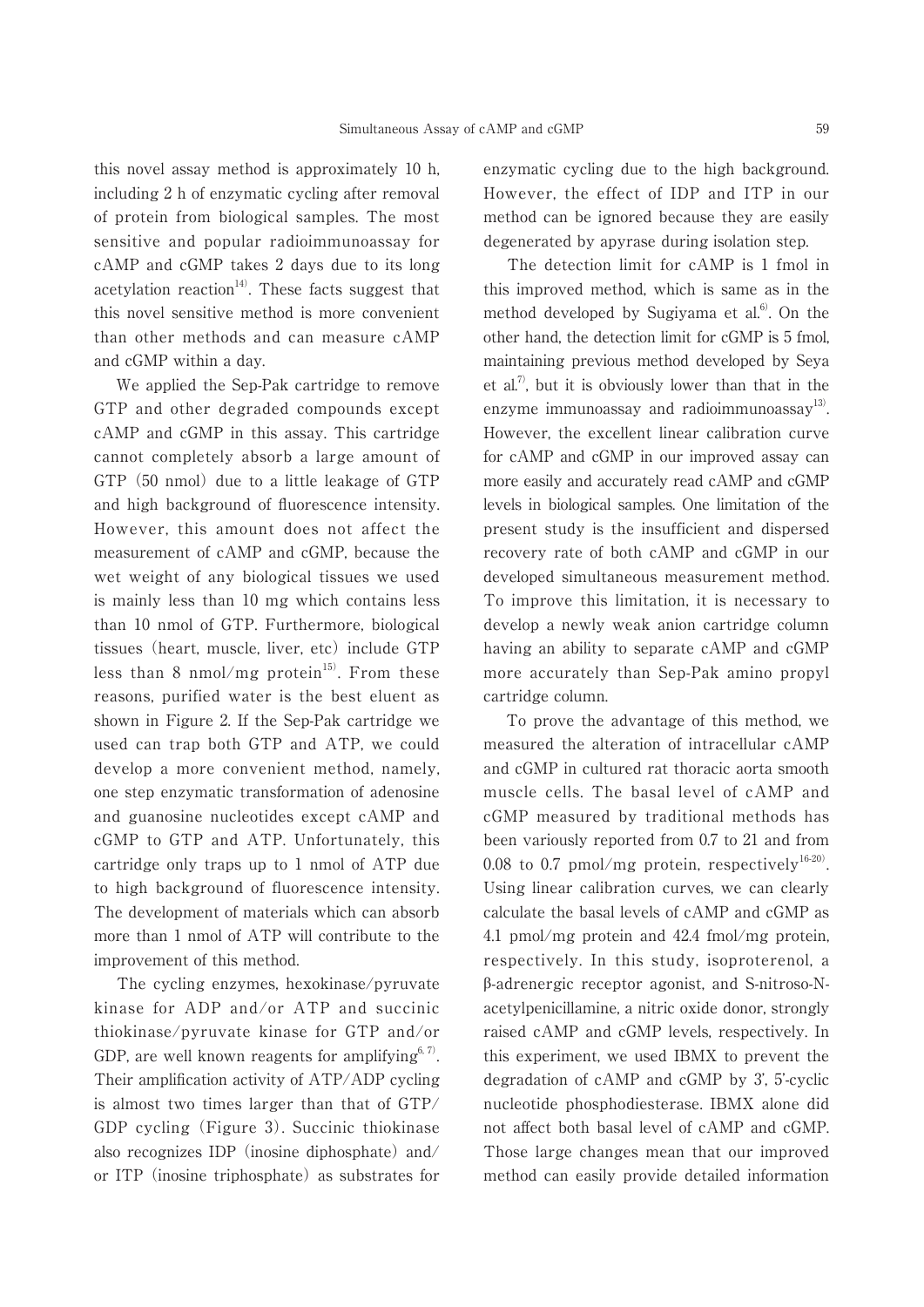such as slight alterations of intracellular cAMP and cGMP caused by other activators and inhibitors on various intracellular signaling pathways. We have previously confirmed that the basal level of cGMP during electrical driving at 1 Hz (29.0 fmol/mg protein) in rat cardiac atrial strip preparation and this value is similar to the result of the previous study<sup>7)</sup>. These results show that this improved method is useful and highly sensitive and can be applied to various biological samples for simultaneous and accurate measurement of cAMP and cGMP.

## **Acknowledgments**

 We are grateful to Dr. Hidemi Yoshida, Department of Vascular Biology, Hirosaki University Graduate School of Medicine, for suggestions, discussion and advice. We also thank Ms. Izumi Miki, Department of Anesthesiology, Hirosaki University Graduate School of Medicine, for excellent technical assistance. This study was supported in part by Grant-in-Aid 09670086 from the Ministry of Education, Science, Culture, and Sports of Japan. Financial supports from the Karoji Memorial Fund for Medical Research, Hirosaki University Educational Improvement Promotional Aid and Aomori Bank are also acknowledged. The authors declare that they have no conflicts of interest.

## **References**

- 1)Pimentel E. Hormones, growth factors, and oncogenes. CRC Press Inc., Boca Raton, FL.; 1987.
- 2)Sperelakis N. Properties of calcium channels in cardiac muscle and vascular smooth muscle. Mol Cell Biochem. 1990;99:97-109.
- 3)Barnstable CJ, Wei JY, Han MH. Modulation of synaptic function by cGMP and cGMP-gated cation channels. Neurochem Int. 2004;45:875-84.
- 4)Segal J. Opposite regulatory effects of cAMP and

cGMP on sugar uptake in rat thymocytes. Am J Physiol. 1987;252:E588-94.

- 5)Hartzell HC, Fischmeister R. Opposite effects of cyclic GMP and cyclic AMP on  $Ca^{2+}$  current in single heart cells. Nature 1986;323:273-5.
- 6)Sugiyama A, Lurie KG. An enzymatic fluorometric assay for adenosine 3':5'-monophosphate. Anal Biochem. 1994;218:20-5.
- 7)Seya K, Furukawa K-I, Motomura S. A fluorometric assay for cyclic guanosine 3',5'-monophosphate incorporating a Sep-Pak cartridge and enzymatic cycling. Anal Biochem. 1999;272:243-9.
- 8)Seya K, Furukawa K-I, Motomura S. Cardiac mitochondrial cGMP stimulates cytochrome c release. Clin Sci(Lond). 2007;112:113-21.
- 9)Galbán J, Andreu Y, Sierra JF, de Marcos S, Castillo JR. Intrinsic fluorescence of enzymes and fluorescence of chemically modified enzymes for analytical purposes: a review .Luminescence 2001;16:199-210.
- 10)Pradelles P, Grassi J, Chabardes D, Guiso N. Enzyme immunoassays of adenosine cyclic 3',5'-monophosphate and guanosine cyclic 3',5'-monophosphate using acetylcholinesterase. Anal Chem. 1989;61:447-53.
- 11)Guilbert CC, Johnson SL. Investigation of the open ring form of nicotinamide adenine dinucleotide. Biochemistry. 1977;16:335-44.
- 12)Kanemaru K, Seya K, Miki I, Motomura S, Furukawa K. Calcification of aortic smooth muscle cells isolated from spontaneously hypertensive rats. J Pharmacol Sci. 2008;106:280-6.
- 13)Bradford MM. A rapid and sensitive method for the quantitation of microgram quantities of protein utilizing the principle of protein-dye binding. Anal Biochem. 1976;72:248-54.
- 14)Steiner AL, Parker CW, Kipnis DM. Radioimmunoassay for cyclic nucleotides. I. Preparation of antibodies and iodinated cyclic nucleotides. J Biol Chem. 1972;247:1106-13.
- 15)de Azeredo FA, Feussner GK, Lust WD, Passonneau JV. An enzymatic method for the measurement of GTP and GDP in biological samples. Anal